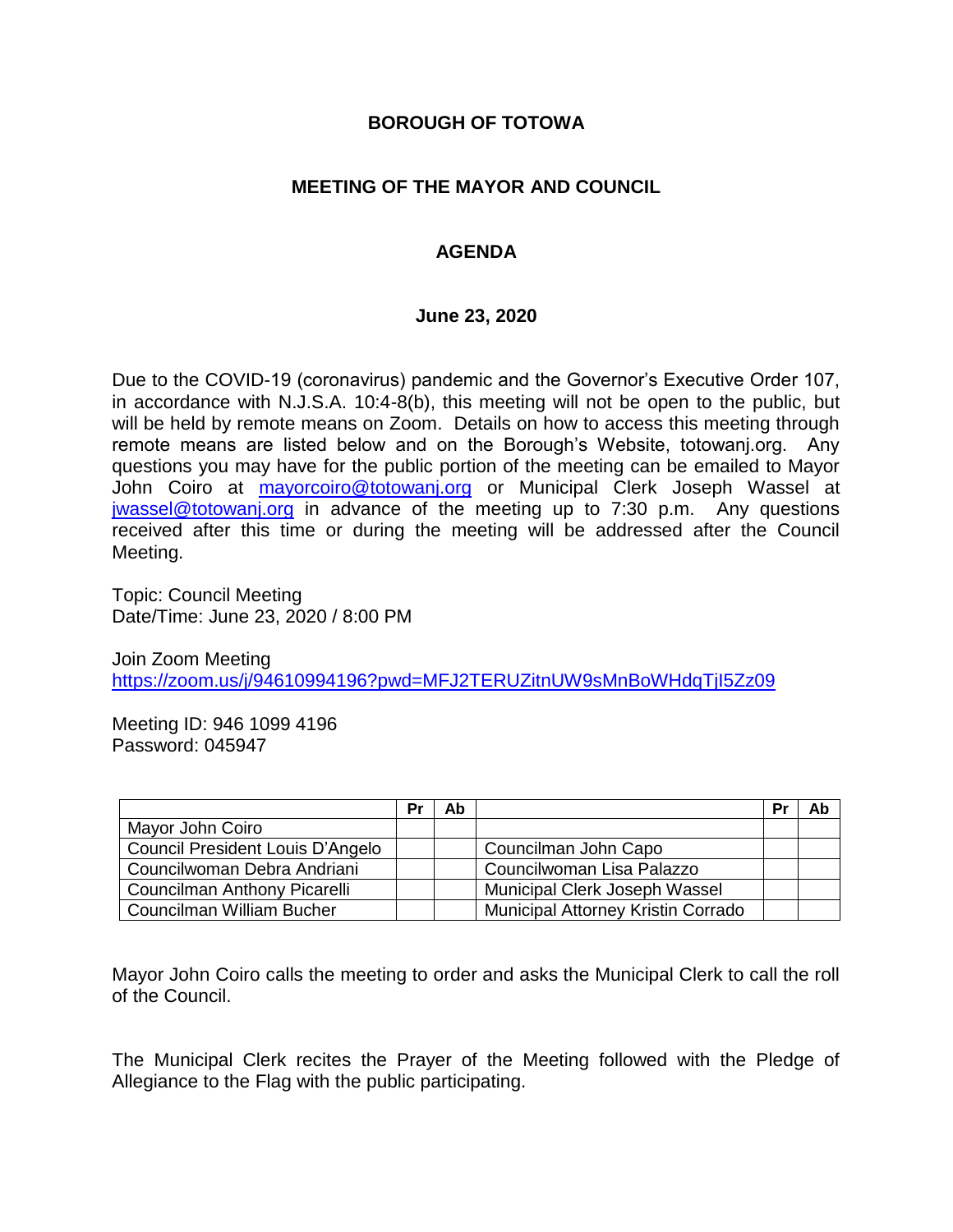The Statement of the Meeting (Open Public Meetings Act) is read by the Municipal Clerk.

Dispense with the regular order of business in order to hold a public hearing on Ordinance No. 08-2020 as advertised.

The Municipal Clerk announces that Ordinance No. 08-2020 has been advertised for public hearing for Tuesday, June 23, 2020.

The Municipal Clerk reads the legal notice and the title of Ordinance No. 08-2020 (Capital Ordinance For Various Improvements And Acquisitions).

Open public hearing.

Mayor Coiro will announce if any citizens emailed any questions on Ordinance No. 08- 2020.

### **CITIZENS HEARD:**

Any questions you may have regarding this ordinance can be emailed to Mayor John Coiro at [mayorcoiro@totowanj.org](mailto:mayorcoiro@totowanj.org) or Municipal Clerk Joseph Wassel at [jwassel@totowanj.org](mailto:jwassel@totowanj.org) in advance of the meeting up to 7:30 p.m.

Close public hearing.

The Municipal Clerk reads Ordinance No. 08-2020 by title.

Adopt Ordinance No. 08-2020.

Revert to the regular order of business.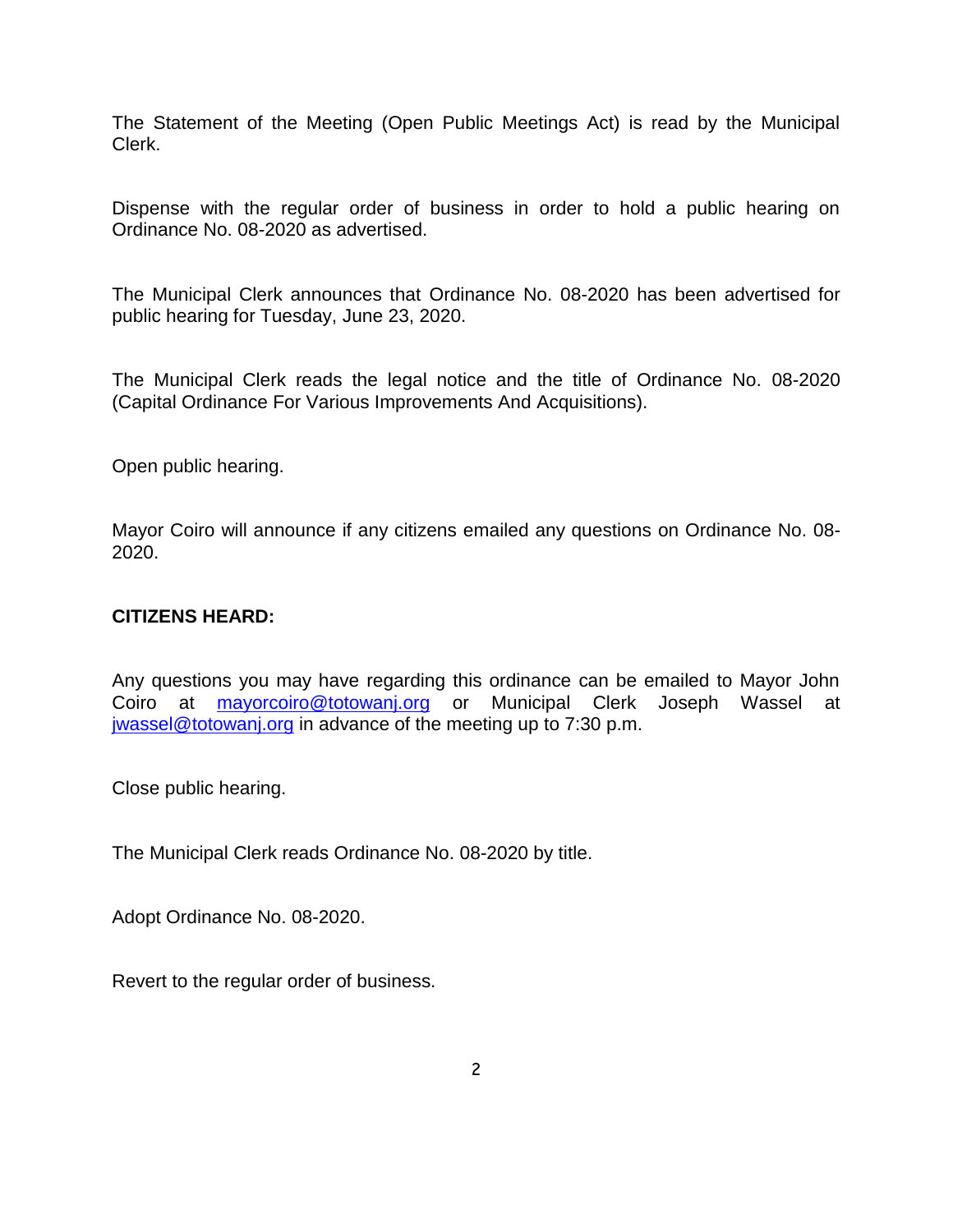Report from Members of the Council, Municipal Clerk and Municipal Attorney.

Mayor Coiro will announce if any citizens emailed any questions pertaining to the public portion of the meeting.

# **CITIZENS HEARD:**

Any questions you may have for the public portion of the meeting can be emailed to Mayor John Coiro at [mayorcoiro@totowanj.org](mailto:mayorcoiro@totowanj.org) or Municipal Clerk Joseph Wassel at [jwassel@totowanj.org](mailto:jwassel@totowanj.org) in advance of the meeting up to 7:30 p.m.

Minutes of the Mayor and Council for the meeting of June 9, 2020.

# **COMMITTEE ON FINANCE: PICARELLI, D'ANGELO, CAPO.**

Resolution No. 2020-14 for the payment of bills.

Resolution authorizing the Treasurer to issue refunds to various property owners due to overpayment of 2<sup>nd</sup> Quarter 2020 taxes.

Letter of resignation from Deputy Tax Collector Elaine Challice.

Resolution Authorizing The Mayor To Sign The Certification To Comply With The Requirements Set Forth In N.J.A.C. 7:26A-11.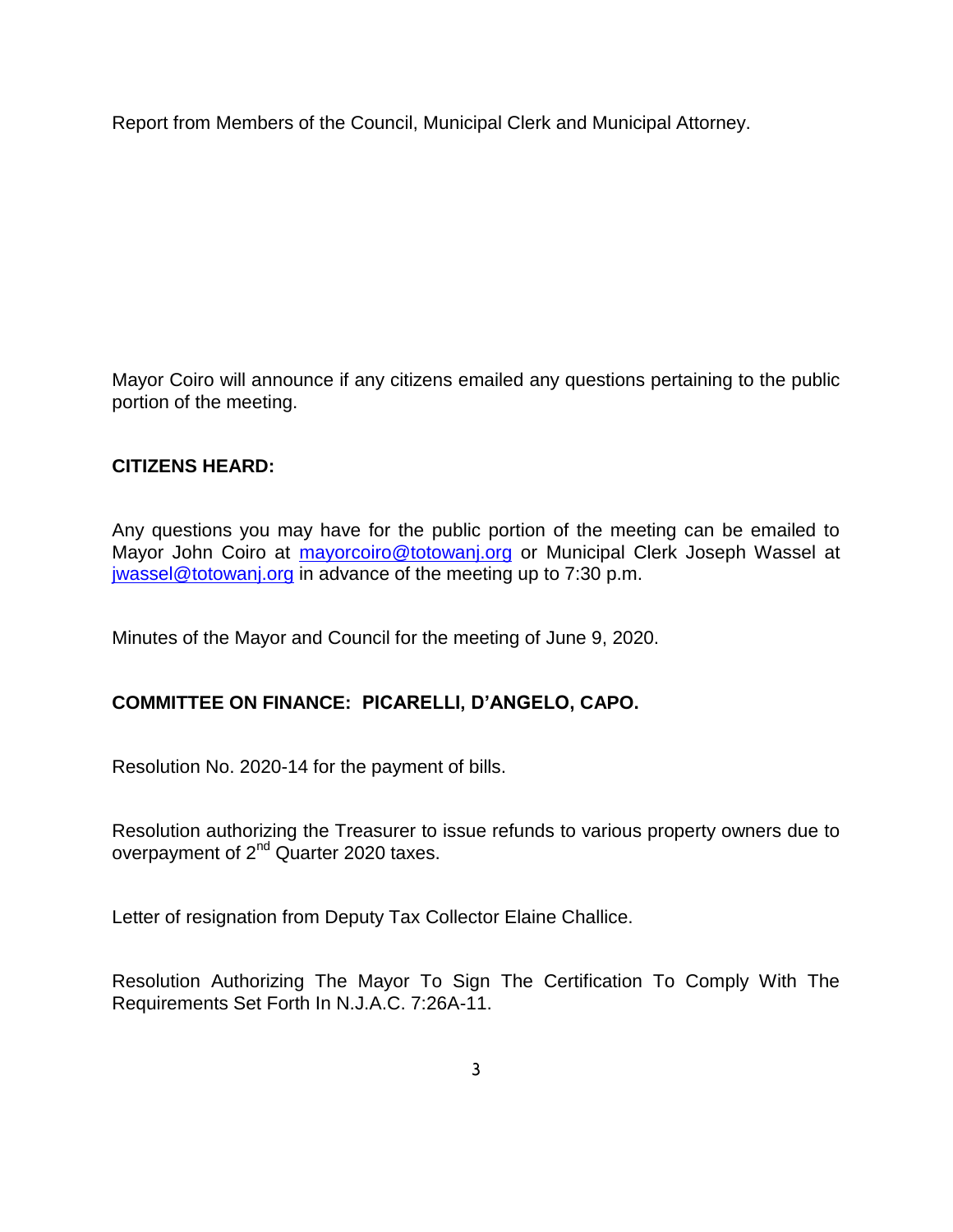Resolution Providing For The Insertion Of A Special Item Of Revenue In The Budget Pursuant To N.J.S.A. 40A:4-87 (Ch. 159, P.L. 148) – Public And Private Revenues Offset By Appropriations – County Of Passaic Coronavirus Aid, Relief And Economic Security Act ("CARES Act") Fund.

Resolution Authorizing The Purchase And Delivery Of Various Computer Equipment And Accessories For Various Municipal Offices.

## **COMMITTEE ON PUBLIC SAFETY: D'ANGELO, CAPO, BUCHER.**

Resolution Of The Borough Of Totowa Authorizing The Payment Of Terminal Leave Benefits To Robert W. Coyle.

Resolution Authorizing The Borough Of Totowa Towing List For The 2020/2021 License Term.

Resolution Authorizing The Purchase And Installation Of Office Furniture For The Police Chief's Office.

Resolution Authorizing The Purchase And Installation Of Carpet For The Police Chief's Office And The Detective Bureau.

# **COMMITTEE ON PUBLIC WORKS: BUCHER, PALAZZO, PICARELLI.**

Resolution To Submit A Grant Application And Execute A Grant Agreement With The New Jersey Department Of Transportation For The 2021 Municipal Aid Application For The Stewart Terrace, Knollwood Road, Artillery Park Road, Knox Terrace And Colonial Court Improvement Project.

Resolution Authorizing The Purchase Of Various Landscaping Equipment For The Department Of Public Works.